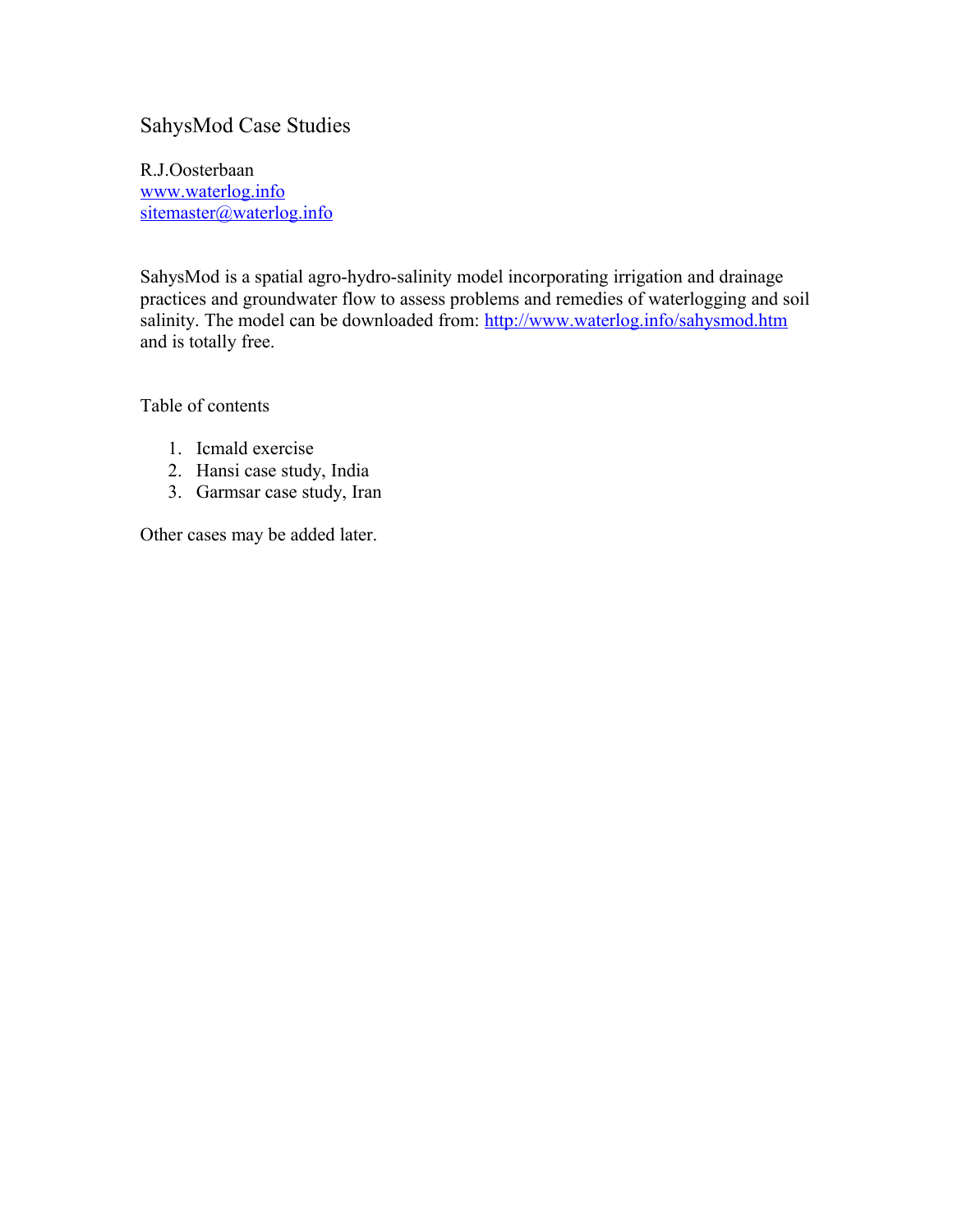## 1. ICMALD EXERCISE

This exercise can be found in the SahysMod manual, downloadable from: <http://www.waterlog.info/pdf/sahysmod.pdf>

The downloaded SahysMod model contains Icmald input and output files in the folder "ICMALD".

The exercise will be updated here in the coming months.

## 2. HANSI CASE STUDY

This case study can be found in the SahysMod manual, downloadable from: <http://www.waterlog.info/pdf/sahysmod.pdf>

The downloaded SahysMod model contains Hansi input and output files in the folder "HANSI".

The case study will be updated here in the coming months.

## 3. GARMSAR CASE

This case study concerns the Garmsar alluvial fan, Iran.

A description of the hydrological, agricultural, irrigation, drainage and soil conditions can be found in<http://www.waterlog.info/pdf/garmsar.pdf>

The downloaded SahysMod model contains Garmsar input and output files in the folder "GARMSAR".

In the following, the Garmsar case is briefly discussed.

#### **Garmsar Alluvial fan**

Google Earth shows the alluvial fan of Garmsar as follows: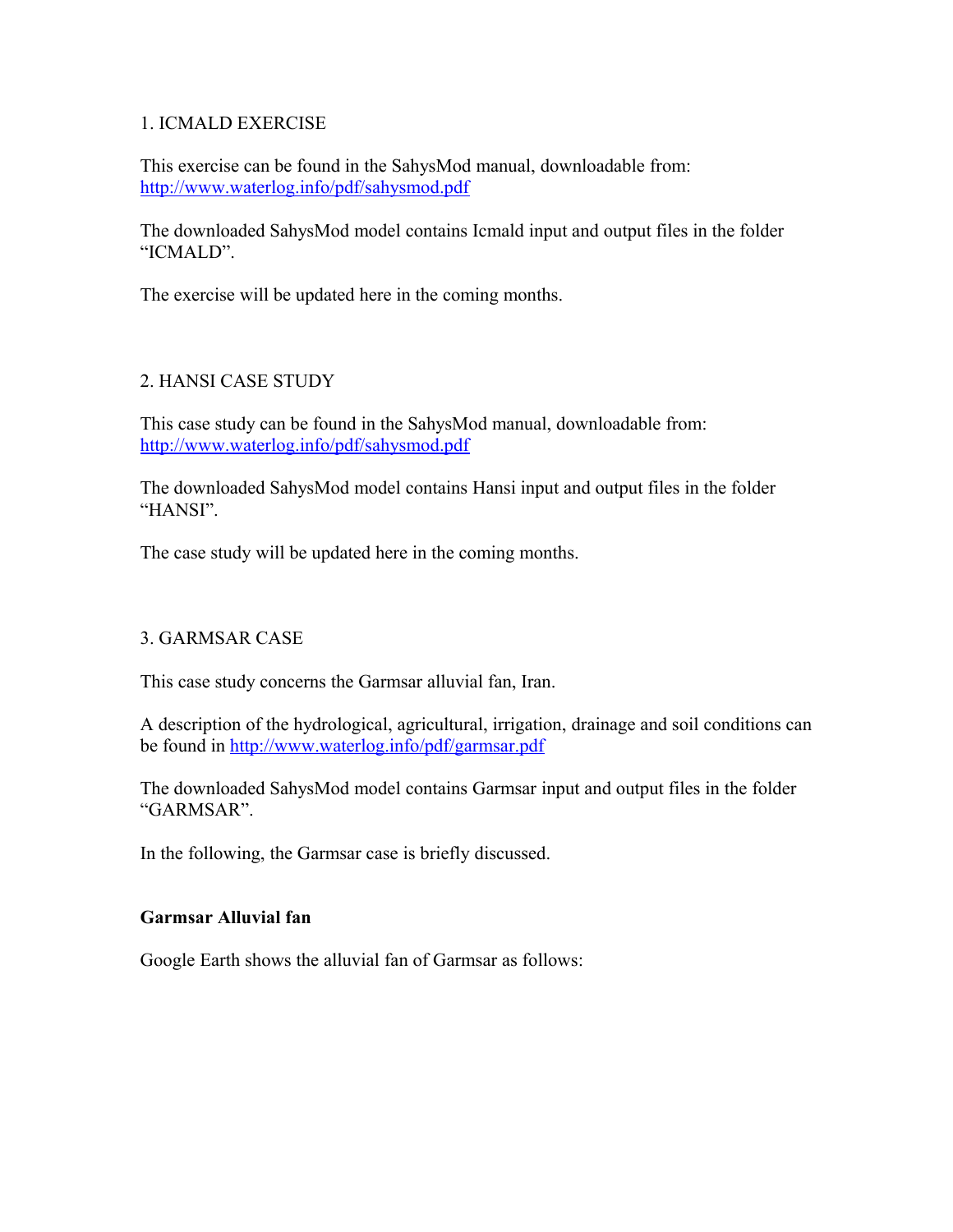

A sketch of the area looks as follows:

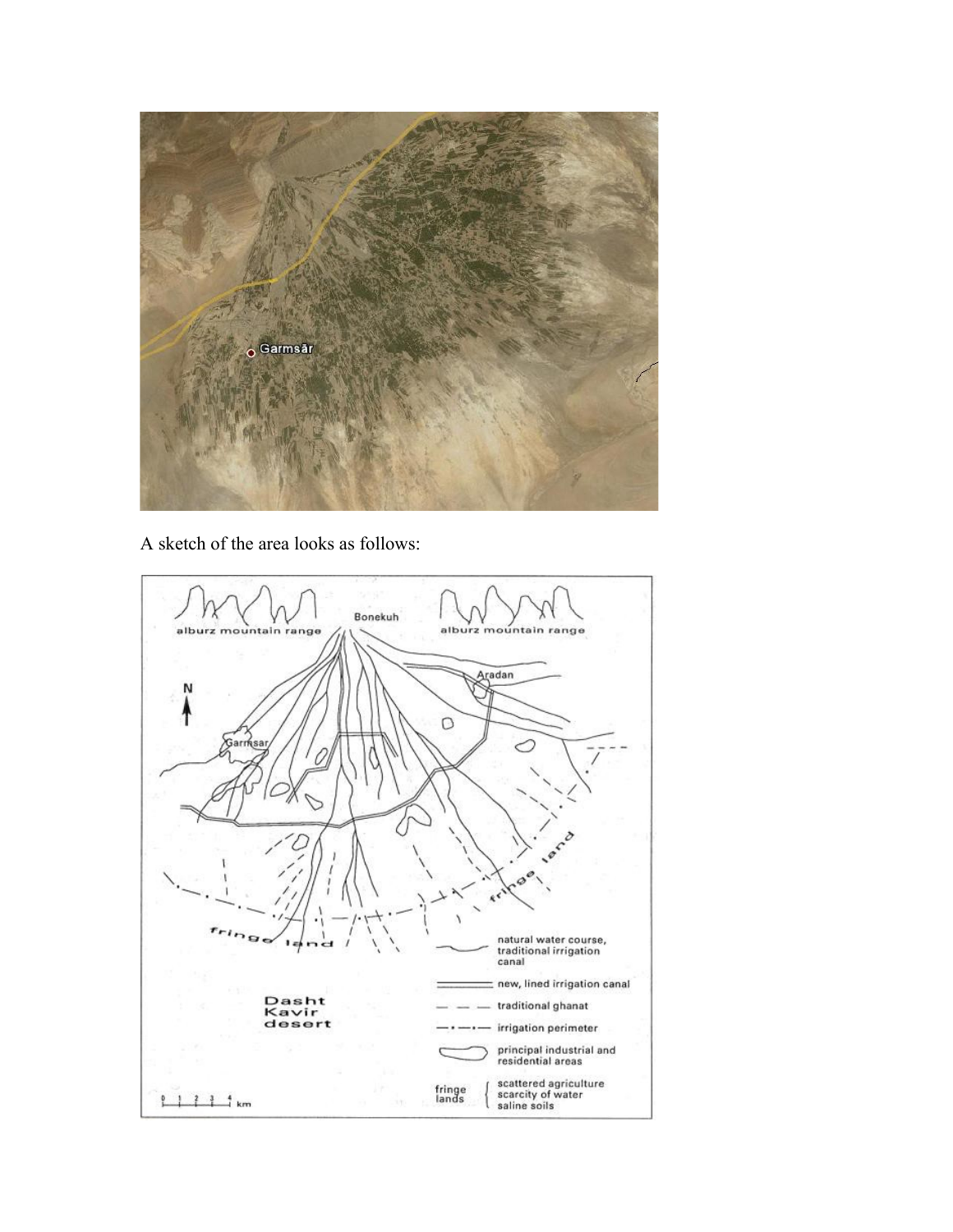

Over the alluvial fan, the following polygonal (nodal) network was laid:

After opening the Garmsar input file, the general input screen looks as follows:

| SahysMod, Spatial Agro-Hydro-Salinity Model                                 |                                                                                                |          |                                     |  |  |  |  |  |  |
|-----------------------------------------------------------------------------|------------------------------------------------------------------------------------------------|----------|-------------------------------------|--|--|--|--|--|--|
| File Edit                                                                   |                                                                                                |          |                                     |  |  |  |  |  |  |
| Figure<br>Intro                                                             | General input Polygonal input Seasonal input Output Graphics                                   |          |                                     |  |  |  |  |  |  |
| File                                                                        | C: \SahysMod\Garmsar\Garmsar.inp                                                               |          |                                     |  |  |  |  |  |  |
| Title1                                                                      | Garmsar 79 project                                                                             |          |                                     |  |  |  |  |  |  |
| Title2                                                                      | In abvarzan co.                                                                                |          |                                     |  |  |  |  |  |  |
| Explanation Scale of coordinates used in the polygonal map, 1 cm on the map |                                                                                                |          |                                     |  |  |  |  |  |  |
| of item                                                                     | equals "Scale" cm in the field                                                                 |          |                                     |  |  |  |  |  |  |
|                                                                             | General data                                                                                   |          |                                     |  |  |  |  |  |  |
|                                                                             | Total number of polygons                                                                       | 124      |                                     |  |  |  |  |  |  |
|                                                                             | Number to be added                                                                             | O        | Season durations                    |  |  |  |  |  |  |
|                                                                             | Number to be removed                                                                           | $\bf{0}$ |                                     |  |  |  |  |  |  |
|                                                                             |                                                                                                |          | Season 1<br>6                       |  |  |  |  |  |  |
|                                                                             | Scale of polygonal map<br>1:                                                                   | 50000    | Season <sub>2</sub><br>2            |  |  |  |  |  |  |
|                                                                             | Number of years                                                                                | з        | Season 3<br>$\overline{\mathbf{4}}$ |  |  |  |  |  |  |
|                                                                             | Nunber of seasons/year                                                                         | 3        |                                     |  |  |  |  |  |  |
|                                                                             | Index for annual calculations                                                                  | I٥       |                                     |  |  |  |  |  |  |
|                                                                             | Output time step (years)                                                                       | 1        |                                     |  |  |  |  |  |  |
|                                                                             | <b>Accuracy level</b>                                                                          | 12       |                                     |  |  |  |  |  |  |
|                                                                             |                                                                                                |          |                                     |  |  |  |  |  |  |
|                                                                             |                                                                                                |          |                                     |  |  |  |  |  |  |
| Show symbols<br>Save all/calculate<br>Open input<br><b>Restart</b>          |                                                                                                |          |                                     |  |  |  |  |  |  |
|                                                                             | Enter data, then use "Save data" and proceed to other data tabsheets, or use "Save/calculate". |          |                                     |  |  |  |  |  |  |

There are 124 polygons. For each polygon, the polygonal input data and the seasonal input data were entered in the respective tabsheets.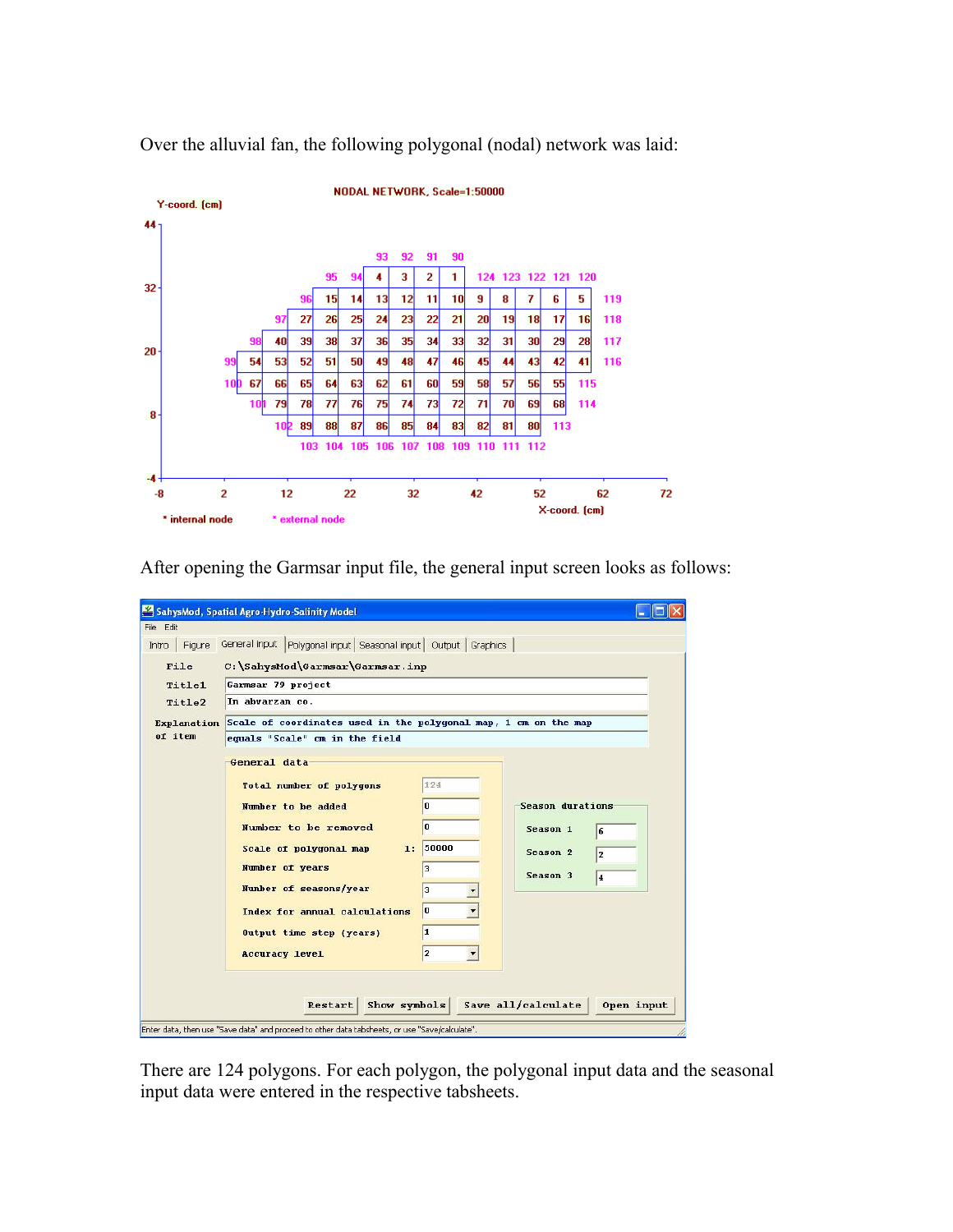After running the program (doing the calculations), the output data file "Garmsar.out" is made. The output will be shown automatically, but if the output file already exists, it can be openened directly using the "open output" button on the "output" tabsheet.

| File Edit |                                                                                                                                                                                                                                                                                                                                                                                                                                                                                                                                                                                                                                                                         |              |                                    |                  |             |
|-----------|-------------------------------------------------------------------------------------------------------------------------------------------------------------------------------------------------------------------------------------------------------------------------------------------------------------------------------------------------------------------------------------------------------------------------------------------------------------------------------------------------------------------------------------------------------------------------------------------------------------------------------------------------------------------------|--------------|------------------------------------|------------------|-------------|
| Intro     | Figure General input Polygonal input Seasonal input Output<br>Output categories<br>C Polygonal characteristss<br>C Soil salinities rootzone<br>C Underground salinities<br>C Irrigation and other salinities<br>C Salt storage at soil surface<br>C Groundwater flows in m/season<br>C Drain and well discharge<br>C Depth of the water table<br>C. Percolation from the root zone.<br>C Capillary rise into the rootzone<br>C Canal and field irrigation, bypass<br>C Irrigation efficiency/sufficiency<br>C Evaporation from unirrigated land<br>C Irrigated/unirrigated area fractions<br>C Frequency distribution soil salinity<br>C Groundwater flows in m3/season | Go           | Graphics<br>Mapping help<br>Cancel | Show network map |             |
|           |                                                                                                                                                                                                                                                                                                                                                                                                                                                                                                                                                                                                                                                                         | Show symbols | Select data for graphs             | Open group       | Open output |

Using the "select data for graphs" button, the following selection form is shown:

The option "polygonal characteristics" shows the nodal coordinates and the size of the polygonal areas.

| File Edit             | SahysMod, Spatial Agro-Hydro-Salinity Model |                                                                                                            |                        |                           |  |  |
|-----------------------|---------------------------------------------|------------------------------------------------------------------------------------------------------------|------------------------|---------------------------|--|--|
|                       |                                             |                                                                                                            |                        |                           |  |  |
| Figure  <br>Intro     |                                             | General input   Polygonal input   Seasonal input   Output   Graphics                                       |                        |                           |  |  |
|                       |                                             |                                                                                                            |                        |                           |  |  |
|                       |                                             |                                                                                                            |                        |                           |  |  |
|                       |                                             |                                                                                                            |                        |                           |  |  |
|                       |                                             | Data from: C:\SahysMod\Garmsar\Garmsar.out                                                                 |                        | $\overline{\phantom{a}}$  |  |  |
| Polygonal coordinates |                                             |                                                                                                            |                        |                           |  |  |
|                       |                                             |                                                                                                            |                        | Ξ                         |  |  |
| Polygon               | Nodal coordinates in cm.                    |                                                                                                            | Polygonal              |                           |  |  |
| number                | X                                           | Y                                                                                                          | area(m2)               |                           |  |  |
| $n_{-}$               |                                             |                                                                                                            |                        |                           |  |  |
| 1                     | 38                                          | 34                                                                                                         | 4000000                |                           |  |  |
| $\overline{c}$        | 34                                          | 34                                                                                                         | 4000000                |                           |  |  |
| 3                     | 30                                          | 34                                                                                                         | 4000000                |                           |  |  |
| $\overline{4}$        | 26                                          | 34                                                                                                         | 4000000                |                           |  |  |
| 5                     | 58                                          | 30                                                                                                         | 4000000                |                           |  |  |
| 6                     | 54                                          | 30                                                                                                         | 4000000                |                           |  |  |
| 7                     | 50                                          | 30                                                                                                         | 4000000                |                           |  |  |
| 8                     | 46                                          | 30                                                                                                         | 4000000                |                           |  |  |
| 9                     | 42                                          | 30                                                                                                         | 4000000                |                           |  |  |
| 10                    | 38                                          | 30                                                                                                         | 4000000                |                           |  |  |
| 11                    | 34                                          | 30                                                                                                         | 4000000                |                           |  |  |
| 12                    | 30                                          | 30                                                                                                         | 4000000                |                           |  |  |
| 13                    | 26                                          | 30                                                                                                         | 4000000                |                           |  |  |
| 14                    | 22                                          | 30                                                                                                         | 4000000                |                           |  |  |
| 15                    | 18                                          | 30                                                                                                         | 4000000                |                           |  |  |
| 16                    | 58                                          | 26                                                                                                         | 4000000                |                           |  |  |
| 17                    | 54                                          | 26                                                                                                         | 4000000                |                           |  |  |
|                       |                                             |                                                                                                            |                        |                           |  |  |
|                       |                                             |                                                                                                            |                        | $\geq$                    |  |  |
| Go to input           | See graph                                   | Save group<br>Show symbols                                                                                 | Select data for graphs | Open output<br>Open group |  |  |
|                       |                                             | Use "Select data for graphs" for the graphics menu, or use "Open output" to retrieve an other output file. |                        |                           |  |  |

Using the "save group" button, these data can be saved as as a text file (\*.prn) for use in a spreadsheet program like Excel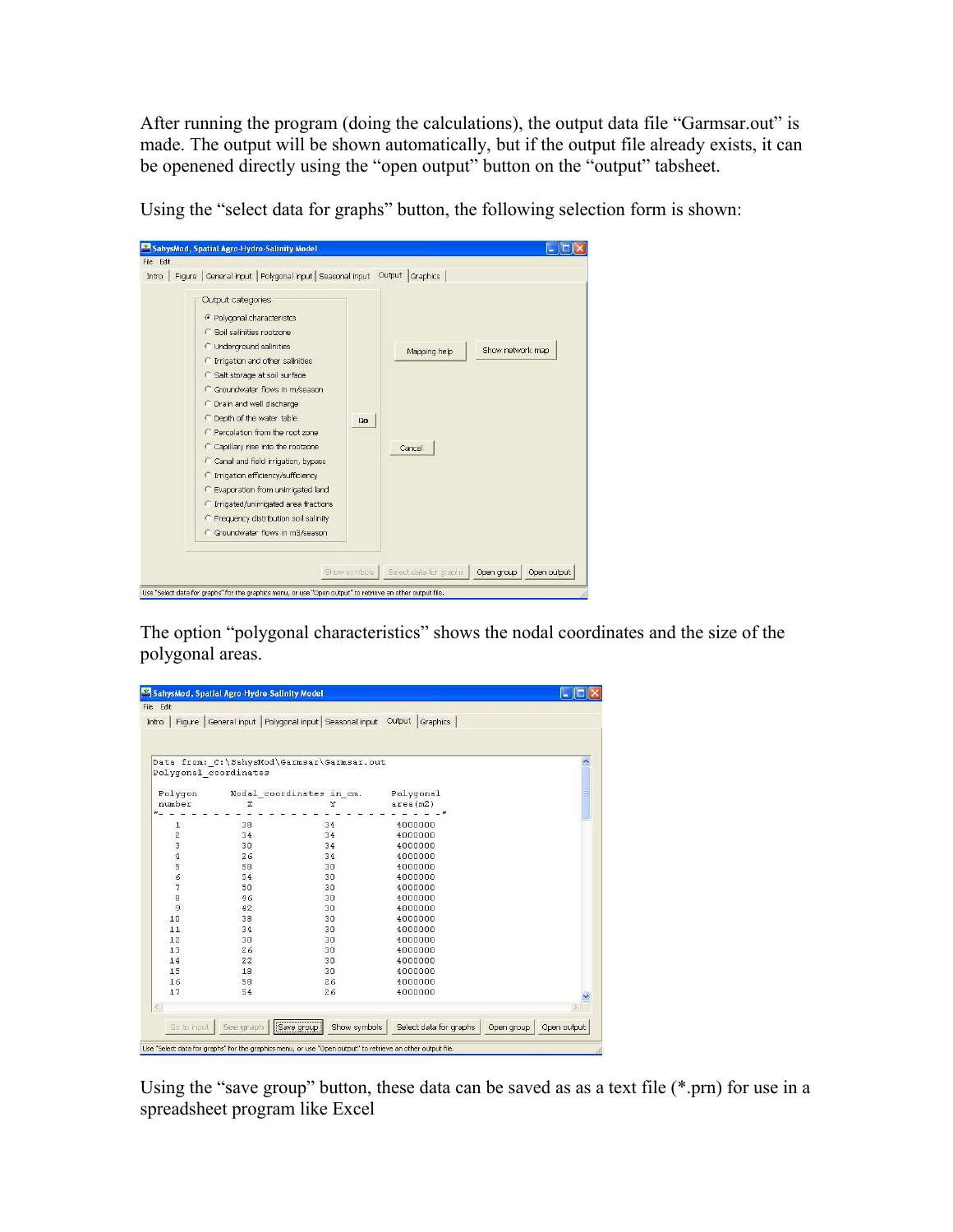Similarly all other data groups (e.g. depth of watertable and soil salinity) can be selected, saved, and imported into a spreadsheet program.

In the spreadsheet program, the X and Y coordinate data and the group data can be rearranged into consecutive columns. The following Excel sheet shows an example with depth of watertable (Dw) and the soil salinity of the root zone in lands with full crop rotation (Cr4), while the watertable data are being selected.

| Microsoft Excel - Garmsar |                        |    |                                |                 |                 |                             |            |      |     |                         |
|---------------------------|------------------------|----|--------------------------------|-----------------|-----------------|-----------------------------|------------|------|-----|-------------------------|
|                           | Bestand Bewerken Beeld |    |                                | Invoegen        | Opmaak<br>Extra | Data<br>Venster             | Help       |      | . ප | $\mathbf{x}$            |
|                           | <b>See E</b> Calibri   |    |                                |                 |                 |                             |            |      |     | H                       |
|                           | A1                     | ۰  | $f_x$ $\times$                 |                 |                 |                             |            |      |     |                         |
|                           | $\mathsf{A}$           |    | B                              | $\mathsf{C}$    | $\mathsf D$     | E                           | F          | G    | H   | $\overline{\mathbf{v}}$ |
| $\mathbf{1}$              | Χ                      | Y  |                                | Dw              |                 | X                           | Υ          | Cr4  |     |                         |
| $\overline{2}$            |                        |    |                                | $\mathbf{H}$    |                 |                             |            | ---- |     |                         |
| 3                         |                        | 38 | 34                             | $-81.2$         |                 | 38                          | 34         | 4.77 |     |                         |
| $\overline{4}$            |                        | 34 | 34                             | $-77.2$         |                 | 34                          | 34         | 9.98 |     |                         |
| 5                         |                        | 30 | 34                             | $-103$          |                 | 30                          | 34         | 16   |     |                         |
| 6 <sup>1</sup>            |                        | 26 | 34                             | $-93$           |                 | 26                          | 34         | 4.89 |     | 릐                       |
| $\overline{7}$            |                        | 58 | 30                             | $-1.3$          |                 | 58                          | 30         | 6.43 |     |                         |
| $\bf 8$                   |                        | 54 | 30                             | $-12.4$         |                 | 54                          | 30         | 7.81 |     |                         |
| 9                         |                        | 50 | 30                             | $-29.4$         |                 | 50                          | 30         | 6.08 |     |                         |
| 10                        |                        | 46 | 30                             | $-49.6$         |                 | 46                          | 30         | 5.65 |     |                         |
| $11\,$                    |                        | 42 | 30                             | $-56.4$         |                 | 42                          | 30         | 4.58 |     |                         |
| $12$                      |                        | 38 | 30                             | $-69$           |                 | 38                          | 30         | 4.74 |     |                         |
| 13                        |                        | 34 | 30                             | $-80.5$         |                 | 34                          | 30         | 4.71 |     |                         |
| $14\,$                    |                        | 30 | 30                             | $-85.2$         |                 | 30                          | 30         | 4.94 |     |                         |
| 15                        |                        | 26 | 30                             | $-83.4$         |                 | 26                          | 30         | 5.39 |     |                         |
| $16\,$                    |                        | 22 | 30                             | $-73$           |                 | 22                          | 30         | 5.14 |     |                         |
| $17\,$                    |                        | 18 | 30                             | $-58.7$         |                 | 18                          | 30         | 5.7  |     |                         |
| $18\,$                    |                        | 58 | 26                             | $-3.09$         |                 | 58                          | 26         | 5.46 |     |                         |
| 19                        |                        | 54 | 26                             | $-7.35$         |                 | 54                          | 26         | 4.79 |     |                         |
| 20<br>$H \leftarrow$      |                        | 50 | 26<br>M Hoja1 \Hoja2 / Hoja3 / | $-21$ $\Lambda$ |                 | $\mathbf{K}^{\mathbf{S}^n}$ | 26<br>TILL | 5 77 |     | ×                       |
| Gereed                    |                        |    |                                |                 |                 | Som=266.86                  |            |      |     |                         |
|                           |                        |    |                                |                 |                 |                             |            |      |     |                         |

The selected data can now be imported into a GIS program for mapping. When such a program is not available, one can download a simple free mapping program like QuikGrid together with Microsoft NotePad.

The use of QuikGrid to make a map with the selected data is described in <http://www.waterlog.info/pdf/QuikGridHelp.pdf>

The depth to water table map will look like this: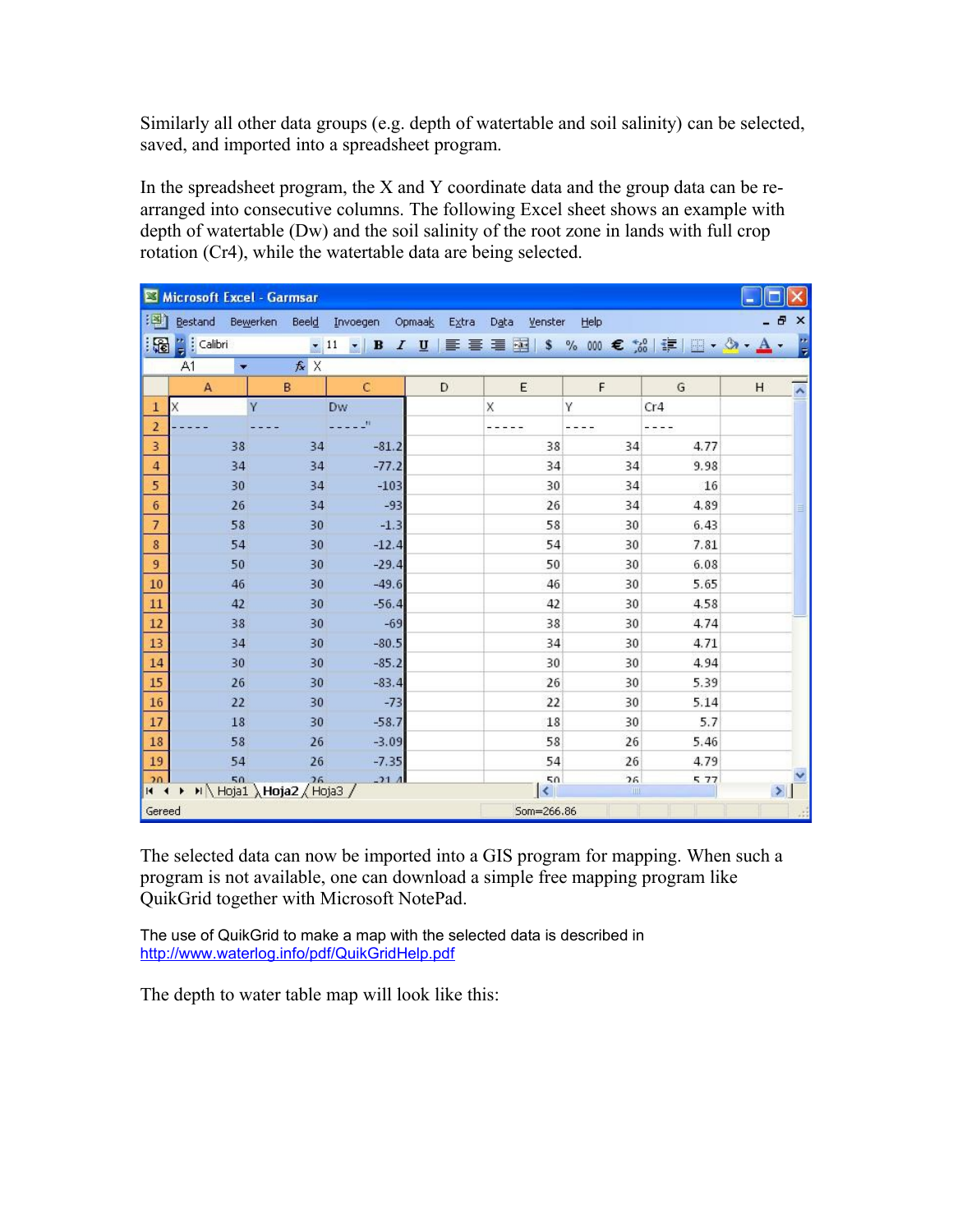

And the soil salinity map like:



It can be seen that, in the fringe lands, the water table is shallow and the salinity is high. A summary of the procedure follows.